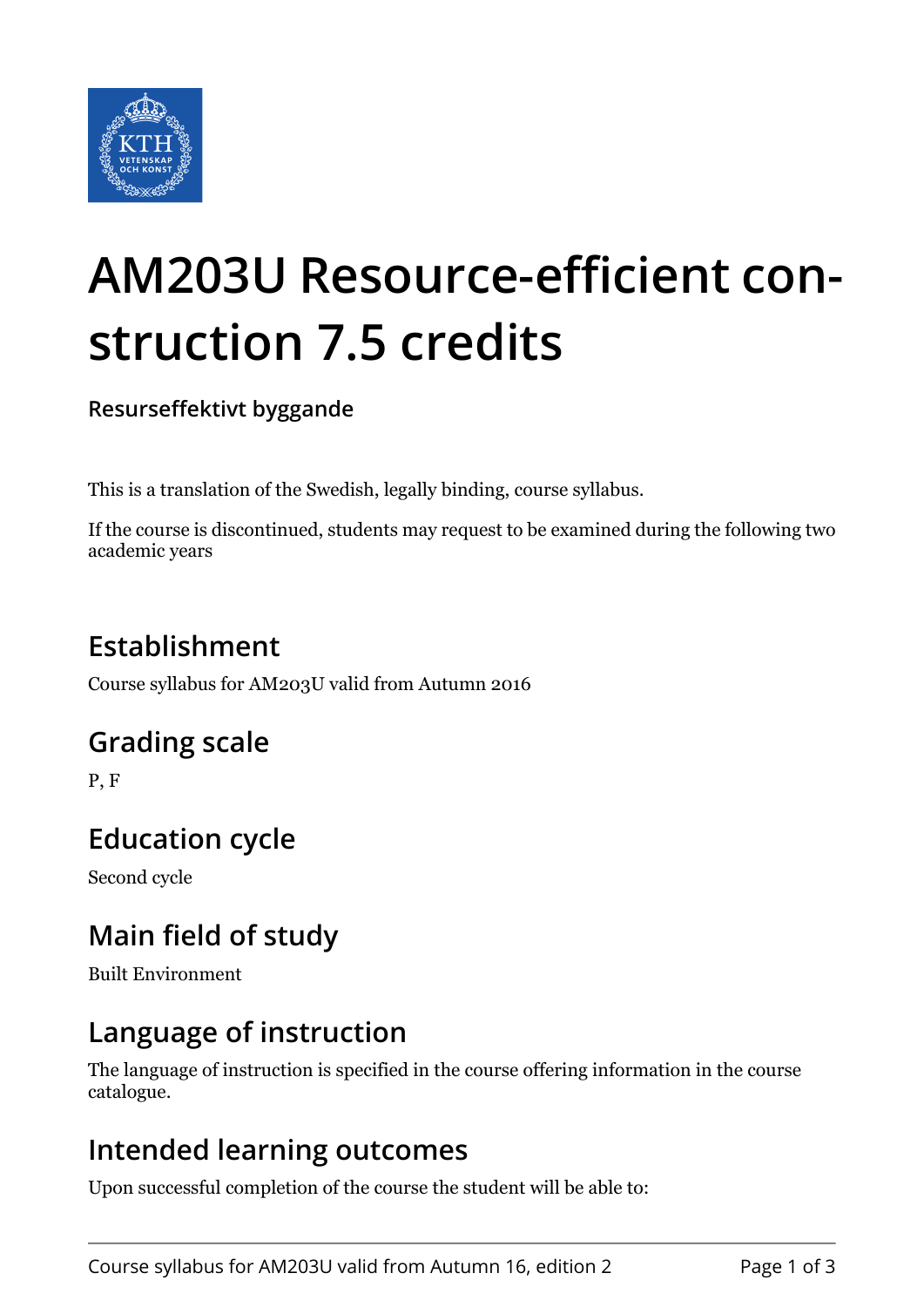Attain an overview of, analyse and assess the construction sector's use of resources in a holistic perspective, in urban terms, at a construction and components level and discuss the advantages and disadvantages of specific alternatives.

Provide insightful utilisation of others' experience and skills in a constructive dialogue in the design of optmised solutions.

Discuss and manage environmental, financial, ethical, social and technical aspects in the planning and choice of technology.

Have insight into classification and certification system in the sector and BIM

#### **Course contents**

The course is part of the Masters programme Design and Construction in the City. Its purpose is to provide students with an overview of opportunities and challenges in the management of resources and sustainability in construction and provide insight into the sector from various perspectives:

- Technical, financial and architectonic perspective
- With regard to environmental, ethical and social perspectives
- With regard to environmental, ethical and social aspects
- In operation and production

By providing students with new perspectives, inspiring examples and assignments that can be resolved through cooperation and communication, this will engender an increased skill in producing a constructive, interdisciplinary dialogue that may lead to new, optimised and potentially innovative strategies in sustainable resources management in construction in the city.

The course activities are performed individually and in groups and include submissions of various character, as well as lectures, workshops and/or study trips. As it is expected that the students will have a background in various disciplines, the course will focus on giving the students the opportunity to learn from one another and test each other's area of discipline; not only to practice and argue for what they are already familiar with.

## **Specific prerequisites**

#### **Course literature**

Students are expected to locate literature and review literature within the given problem area. The course is in Swedish, but some of the course literature may be in English.

#### **Examination**